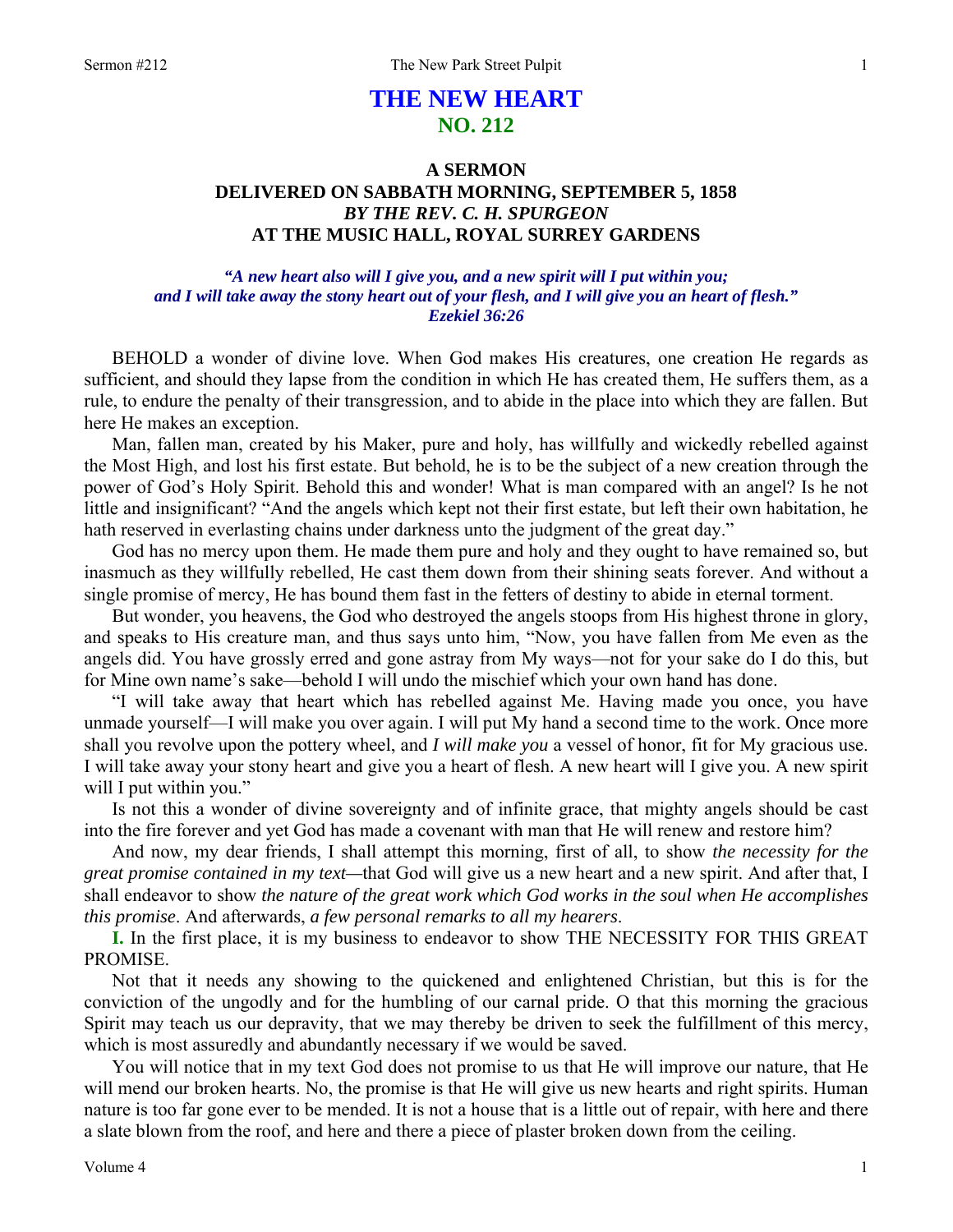No, it is rotten throughout, the very foundations have been sapped. There is not a single timber in it which has not been eaten by the worm, from its uppermost roof to its lowest foundation. There is no soundness in it. It is all rottenness and ready to fall. God does not attempt to mend—He does not shore up the walls and re-paint the door. He does not garnish and beautify, but He determines that the old house shall be entirely swept away and that He will build a new one.

It is too far gone, I say, to be mended. If it were only a little out of repair, it might be mended. If only a wheel or two of that great thing called "manhood" were out of repair, then He who made man might put the whole to rights—he might put a new cog where it had been broken off, and another wheel where it had gone to ruin, and the machine might work anew.

But no, the whole of it is out of repair. There is not one lever which is not broken, not one axle which is not disturbed, not one of the wheels which act upon the others. The whole head is sick and the whole heart is faint. From the sole of the foot, to the crown of the head, it is all wounds and bruises and putrefying sores.

The Lord, therefore, does not attempt the repairing of this thing, but He says, "I will give you a new heart, and a right spirit will I put within you. I will take away the heart of stone, I will not try to soften it. I will let it be as stony as ever it was, but I will take it away, and I will give you a new heart and it shall be a heart of flesh."

Now I shall endeavor to show that God is justified in this and that there was an abundant necessity for His resolution so to do. For in the first place, if you consider what human nature has been and what it is, you will not be very long before you will say of it, "Ah, it is a hopeless case indeed."

Consider, then, for a moment how bad human nature must be if we think how ill it has treated its God. William Huntingdon says in his autobiography that one of the sharpest sensations of pain that he felt after he had been quickened by divine grace was this, "He felt such pity for God." I do not know that I ever met with the expression elsewhere, but it is a very expressive one. Although I might prefer to say sympathy with God and grief that He should be so evilly entreated.

Ah, my friends, there are many men who are forgotten, that are despised, and that are trampled on by their fellows. But there never was a man who was so despised as the everlasting God has been. Many a man has been slandered and abused, but never was man abused as God has been. Many have been treated cruelly and ungratefully, but never one was treated as our God has been.

Let us look back upon our past lives—how ungrateful have we been to Him! It was He who gave us being and the first utterance of our lips should have been in His *praise*. And so long as we were here, it was our duty to have perpetually sung His glory. But instead of that, from our birth we spoke that which was false, and untrue, and unholy. And since then we have continued to do the same.

We have never returned His mercies into His bosom with gratitude and thankfulness—but we have let them lie forgotten without a single hallelujah, from our carelessness concerning the Most High, that He had entirely forgotten us, and that therefore we were trying to forget Him. It is so very seldom that we think of Him that one would imagine that surely He never gave us occasion to think of Him.

Addison said,

*"When all Thy mercies, O my God, My rising soul surveys, Transported with the view I'm lost In wonder, love, and praise."* 

But I think if we look back with the eye of penitence we shall be lost in wonder, shame, and grief, for our cry will be, "What! could I treat so good a friend so ill? Have I had so gracious a benefactor and have I been so unmindful of Him? and so devoted a Father and yet have I never embraced Him? Have I never given Him the kiss of my affectionate gratitude? Have I never studied to do something whereby I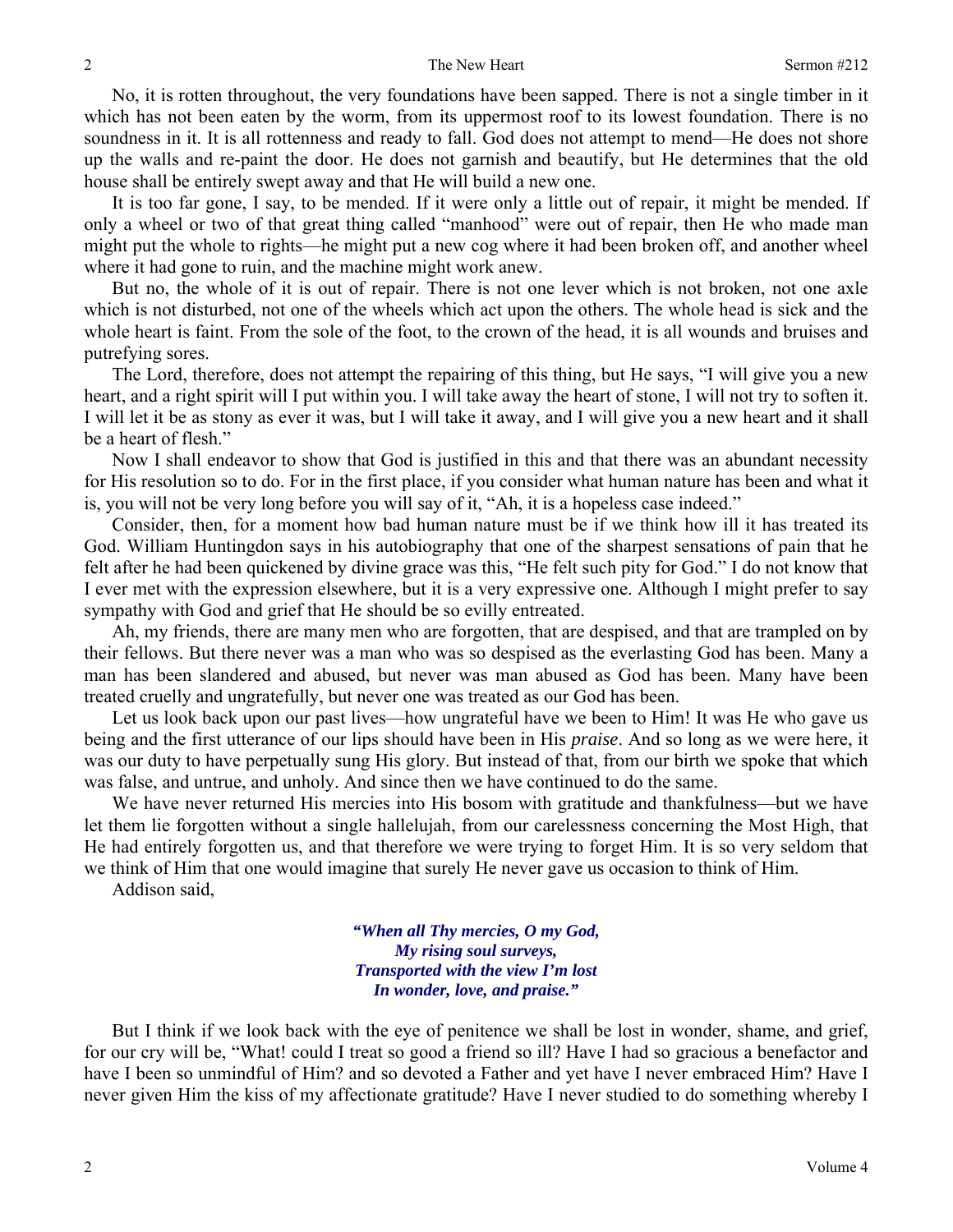#### Sermon #212 The New Heart

might let Him know that I was conscious of His kindness, and that I felt a grateful return in my bosom for His love?"

But worse than this, we have not only been forgetful of Him, but we have rebelled against Him. We have assailed the Most High. If we knew that anything was God-like, we hated it at once. We have despised His people—we have called them cants, and hypocrites, and Methodists. We have despised His day. He set it apart on purpose for our good, and that day we take for our own pleasure and our own labor instead of consecrating it to Him.

He gave us a Book as a love token and He desired us to read it, for it was full of love to us. And we have kept it fast closed till the very spiders have spun their cobwebs over the leaves. He opened a house of prayer and bade us go there, and there would He meet with us and speak to us from off the mercy seat—but we have often preferred the theatre to God's house, and have been found listening to any sound rather than the voice which speaks from heaven.

Ah, my friends, I say again there never was a man treated by his fellow creatures, even by the worst of men, as bad as God has been, and yet while men have been ill-treating Him, He has still continued to bless them. He has put breath into the nostrils of man, even while he has been cursing Him. He has given him food to eat even while he has been spending the strength of his body in warfare against the Most High.

And on the very Sabbath, when you have been breaking His commandment and spending the day on your own lusts, it is He who has given light to your eyes, breath to your lungs, and strength to your nerves and sinews. Blessing you even while you have been cursing Him. Oh! it is a mercy that He is God and changes not, or else we sons of Jacob would long ago have been consumed, and justly too.

You may picture to yourselves, if you like, a poor creature dying in a ditch. I trust that such a thing never happens in this land, but such a thing might happen as a man who had been rich, on a sudden becoming poor, and all his friends deserting and leaving him. He begs for bread and no man will help him, until at last, without a rag to cover him, his poor body yields up life in a ditch.

This, I think, is the very extreme of human negligence to mankind. But Jesus Christ, the Son of God, was treated even worse than this. It would have been a thousand mercies to Him if they had permitted Him to die unnoticed in a ditch—but that would have been too good for human nature. He must know the very worst, and therefore, God allowed human nature to take Christ and nail Him to a tree.

He allowed it to stand and mock His thirst and offer Him vinegar, and taunt and jeer Him in the extreme of His agonies. It allowed human nature to make Him its jest and scorn, and stand staring with lascivious and cruel eyes upon His stripped and naked body.

Oh, shame on manhood—never could there have been a creature worse than man. The very beasts are better than man, for man has all the worst attributes of the beasts and none of their best. He has the fierceness of the lion without its nobility. He has the stubbornness of an ass without its patience. He has all the devouring gluttony of the wolf, without the wisdom which bids it avoid the trap. He is a carrion vulture, but he is never satisfied. He is a very serpent with the poison of asps beneath his tongue, but he spits his venom afar off as well as nigh. Ah, if you think of human nature as it acts towards God, you will say indeed it is too bad to be mended—it must be made anew.

Again—there is another aspect in which we may regard the sinfulness of human nature—that is its *pride*. It is the very worst phase of man—that he is so proud. Beloved, pride is woven into the very warp and woof of our nature and we shall never get rid of it until we are wrapped in our winding sheet. It is astonishing that when we are at our prayers—when we try to make use of humble expressions, we are betrayed into pride.

It was but the other day, I found myself on my knees, making use of such an expression as this—"O Lord, I grieve before You that ever *I* should have been such a sinner as I have been. Oh that *I* should ever have revolted and rebelled as I have done." There was pride in that—for who am I? Was there any wonder in it? I ought to have known that I was myself so sinful that there was no wonder that I should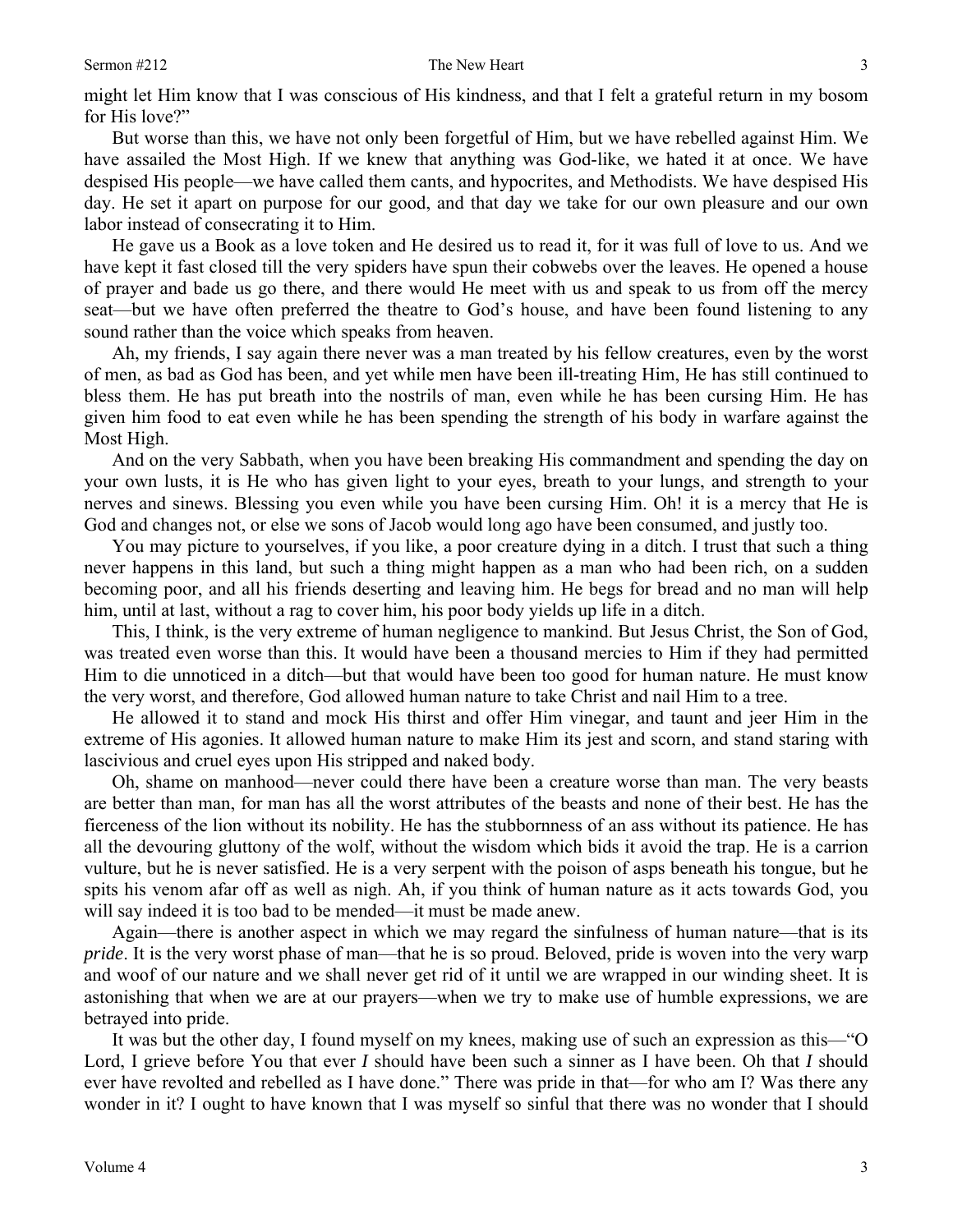have gone astray. The wonder was that I had not been even worse, and there the credit was due to God, not to myself. So when we are trying to be humble, we may be foolishly rushing into pride.

What a strange thing it is to see a sinful, guilty wretch proud of his morality! and yet that is a thing you may see every day. A man who is an enemy to God—proud of his honesty and yet he is robbing God. A man proud of his chastity, and yet if he knew his own thoughts, they are full of lasciviousness and uncleanness. A man proud of the praise of his fellows, while he knows that he has the blame of his own conscience and the blame of God Almighty.

It is a wild, strange thing to think that man should be proud, when he has nothing to be proud of. A living, animated lump of clay—defiled and filthy, a living hell, and yet proud. I, a base-born son of one that robbed his Master's garden of old, and went astray and would not be obedient—of one that sunk his whole estate for the paltry bribe of a single apple! and yet proud of my ancestry!

I, who am living on God's daily charity to be proud of my wealth! when I have not a single farthing with which to bless myself, unless God chooses to give it to me? I, that came naked into this world, and must go naked out of it. I, proud of my riches—what a strange thing! I, a wild asses colt, a fool that knows nothing, proud of my learning! Oh, what a strange thing, that the fool called man, should call himself a doctor, and make himself a master of all arts, when he is a master of none, and is most a fool when he thinks his wisdom culminates to its highest point.

And oh, strangest of all, that man who has a deceitful heart—full of all manner of evil concupiscence, and adultery, idolatry, and lust, should yet talk about being a good-hearted fellow, and should pride himself upon having at least some good points about him, which may deserve the veneration of his fellows, if not, some consideration from the Most High.

Ah, human nature, this is, then, your own condemnation, that you are insanely proud—while you have nothing to be proud of. Write "Ichabod" upon it. The glory has departed forever from human nature. Let it be put away and let God give us something new—for the old can never be made better. It is helplessly insane, decrepit, and defiled.

Furthermore, it is quite certain that human nature cannot be made better, for many have tried it, but have always failed. A man trying to improve human nature is like trying to change the position of a weathercock by turning it round to the east when the wind is blowing west. He has but to take his hand off and it will be back again to its place.

So have I seen a man trying to restrain nature—he is an angry bad-tempered man, and he is trying to cure himself a bit and he does, but it comes out, and if it does not burn right out, and the sparks do not fly abroad, yet it burns within his bones till they grow white with the heat of malice and there remains within his heart a residuum of the ashes of revenge.

I have seen a man trying to make himself religious and what a monstrosity he makes himself in trying to do it, for his legs are not equal and he goes limping along in the service of God. He is a deformed and ungainly creature and all who look at him can very soon discover the inconsistencies of his profession.

Oh! we say it is vain for such a man to try to appear white, as well might the Ethiopian think he could make his skin appear white by applying cosmetics to it, or as well might the leopard think that his spots might be brushed away as for this man to imagine that he can conceal the baseness of his nature by any attempts at religion.

Ah, I know I tried a long time to improve myself, but I never did make much of it. I found I had a devil within me when I began and I had ten devils when I left off. Instead of becoming better, I became worse. I had now got the devil of self-righteousness, of self-trust, and self-conceit, and many others had come and taken up their lodging-place.

While I was busy sweeping my house and garnishing it, behold the one that I sought to get rid of, and which had only gone for a little season, returned and brought with him seven other spirits more wicked than himself, and they entered in and dwelt there. Ah, you may try and reform, dear friends, but you will find you cannot do it, and remember even if you could, still it would not be the work which

4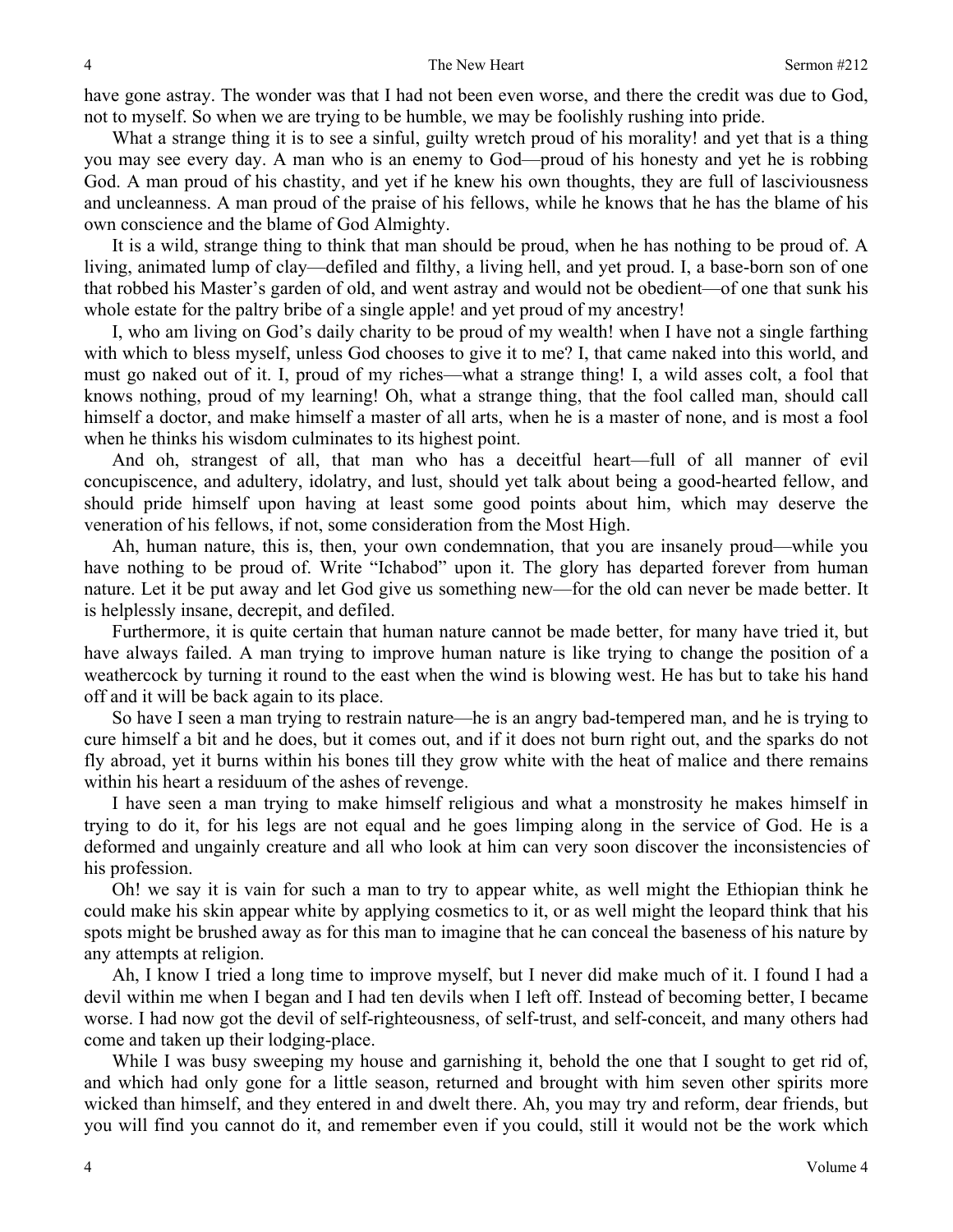God requires. He will not have reformation, He will have renovation*—*He will have a new heart and not a heart changed a little for the better.

But once again, you will easily perceive we must have a new heart when you consider what are the employments and the enjoyments of the Christian religion. The nature that can feed on the garbage of sin and devour the carrion of iniquity, is not the nature that ever can sing the praises of God and rejoice in His holy name.

The raven yonder has been feeding on the most loathsome food—do you expect that she shall have all the kindliness of the dove and toy with the maiden in her bower. Not unless you could change the raven into a dove. For as long as it is a raven, its old propensities will cling to it and it will be incapable of anything above the raven's nature.

You have seen the vulture gorge to his very full with the very filthiest of flesh and do you expect to see that vulture sitting on the spray singing God's praises with its hoarse screaming and croaking throat? and do you imagine you will see it feeding like the barn-door fowl on the clean grain, unless its character and disposition is entirely changed? Impossible.

Can you imagine that the lion will lie down with the ox and eat straw like the bullock, so long as it is a lion? No, there must be a change. You may put on it the sheep's clothing, but you cannot make it a sheep unless the lion-like nature be taken away. Try and improve the lion as long as you like—Van Amburgh himself, if he had improved his lions for a thousand years, could not have made them into sheep.

And you may try to improve the raven or the vulture as long as you please, but you cannot improve them into a dove—there must be a total change of character, and you ask me, then, whether it is possible for a man that has sung the lascivious song of the drunkard, and has defiled his body with uncleanness, and has cursed God, to sing the high praises of God in heaven as well as he who has long loved the ways of purity and communion with Christ?

I answer, no, never, unless his nature be entirely changed. For if his nature remain what it is, improve it as you may—you can make nothing better of it. So long as his heart is what it is, you can never bring it to be capable of the high delights of the spiritual nature of the child of God. Therefore, beloved, there must assuredly be a new nature put into us.

And yet once again, and I will have concluded upon this point. God hates a depraved nature and therefore it must be taken away before we can be accepted in Him. God does not hate our sin as much as He does our sinfulness. It is not the overflowing of the spring—it is the well itself. It is not the arrow that does shoot from the bow of our depravity—it is the arm itself that does hold the bow of sin, and the motive that wings the arrow against God.

The Lord is angry not only against our overt acts, but against the nature which dictates the acts. God is not so short-sighted as merely to look at the surface—He looks at the source and fountain. He says, "In vain shall it be, though you should make the fruit good, if the tree remains corrupt. In vain shall you attempt to sweeten the waters, as long as the fountain itself is defiled."

God is angry with man's heart. He has a hatred against man's depraved nature and He will have it taken away. He will have it totally cleansed before He will admit that man into any communion with Himself—and above all, into the sweet communion of Paradise. There is, therefore, a demand for a new nature, and that we must have, or otherwise we can never see His face with acceptance.

**II.** And now it shall be my joyful business to endeavor, in the second place, to set before you very briefly THE NATURE OF THIS GREAT CHANGE WHICH THE HOLY SPIRIT WORKS IN US.

And I may begin by observing that it is a *divine* work from first to last. To give a man a new heart and a new spirit is God's work and the work of God alone. Arminianism falls to the ground when we come to this point. Nothing will do here but that old-fashioned truth men call Calvinism. "*Salvation is of the Lord alone*." This truth will stand the test of ages and can never be moved, because it is the immutable truth of the living God.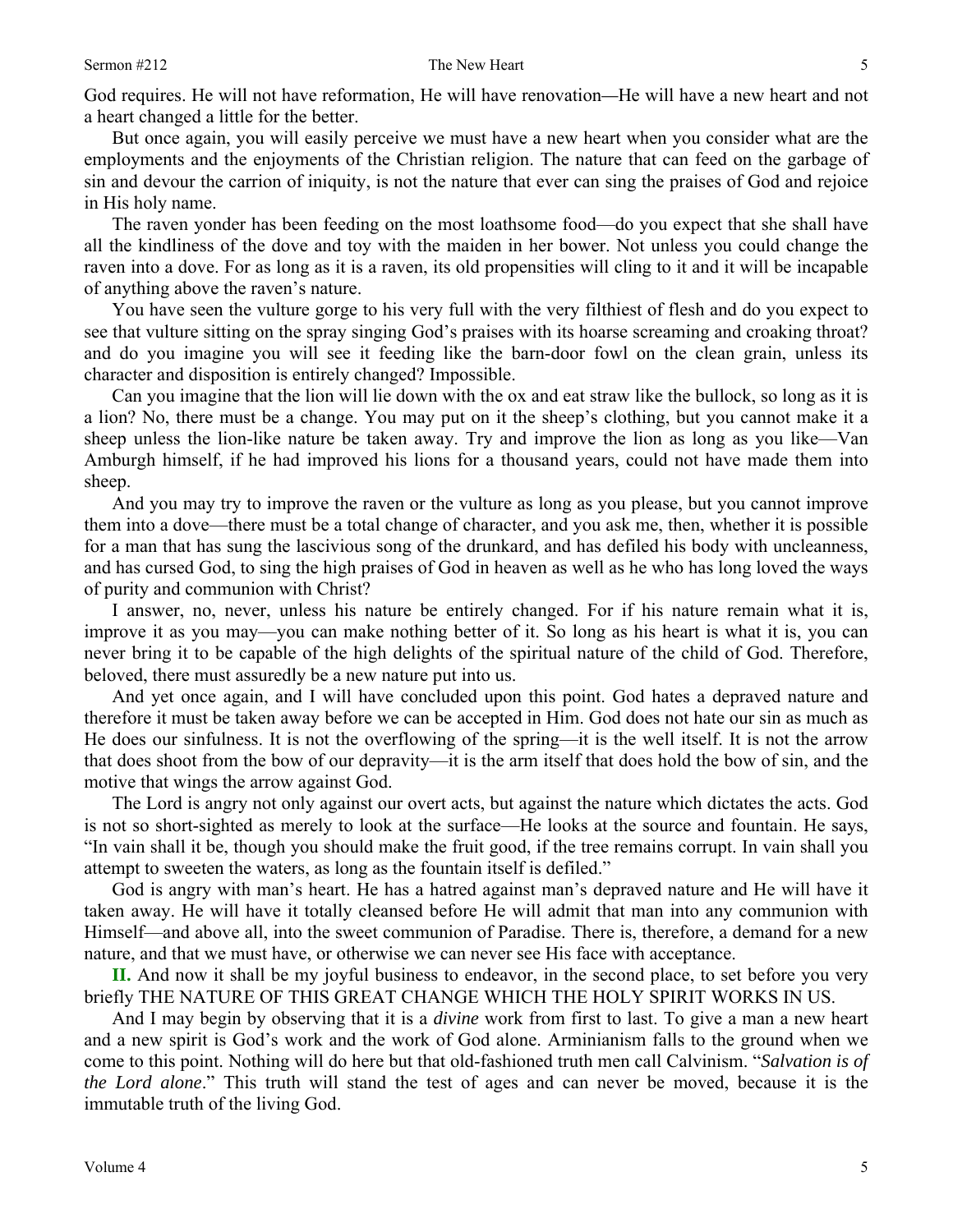And all the way in salvation we have to learn this truth, but especially when we come here to this particular and indispensable part of salvation—the making of a new heart within us. That must be God's work—man may reform himself, but how can man give himself a new heart? I need not enlarge upon the thought—it will strike you in a moment—that the very nature of the change and the terms in which it is mentioned here, puts it beyond all power of man.

How can man put into himself a new heart, for the heart being the motive power of all life must exert itself before anything can be done? But how could the exertions of an old heart bring forth a new heart? Can you imagine for a moment a tree with a rotten heart, by its own vital energy, giving to itself a new young heart? You cannot suppose such a thing. If the heart were originally right and the defects were only in some branch of the tree, you can conceive that the tree, through the vital power of its sap within its heart, might rectify the wrong.

We have heard of some kind of insects that have lost their limbs and by their vital power have been able to recover them again. But take away the seat of the vital power—the heart—lay the disease there, and what power is there that can, by any possibility, rectify it, unless it be a power from without—in fact, a power from above?

Oh, beloved, there never was a man yet that did so much as the turn of a hair towards making himself a new heart. He must lie passive there—he shall become active afterwards—but in the moment when God puts a new life into the soul, the man is passive—and if there be aught of activity, it is an active resistance against it, until God, by overcoming and victorious grace, gets the mastery over man's will.

Once again, this is a *gracious* change. When God puts a new heart into man, it is not because man deserves a new heart—because there was anything good in his nature that could have prompted God to give him a new spirit. The Lord simply gives a man a new heart because He wishes to do it. That is His only reason.

"But" you say, "suppose a man cries for a new heart?" I answer, no man ever did cry for a new heart until he had got one, for the cry for a new heart proves that there is a new heart there already. "But" says one, "are we not to seek for a right spirit?" Yes, I know it is your duty—but I equally know it is a duty you will never fulfill.

You are commanded to make to yourselves new hearts, but I know you will never attempt to do it until God first of all moves you thereunto. As soon as you begin to seek a new heart, it is presumptive evidence that the new heart is there already, in its germ, for there would not be this germinating in prayer, unless the seeds were there before it.

"But" says one, "suppose the man has not a new heart and were earnestly to seek one, would he have it?" You must not make impossible suppositions. So long as the man's heart is depraved and vile, he never will do such a thing. I cannot, therefore, tell you what might happen if he did what he never will do.

I cannot answer your suppositions. If you suppose yourself into a difficulty, you must suppose yourself out of it. But the fact is that no man ever did or ever will seek a new heart, or a right spirit, until, first of all, the grace of God begins with him. If there be a Christian here, who began with God, let him publish it to the world. Let us hear for once that there was a man who was beforehand with his Maker. But I have never met with such a case.

All Christian people declare that God was first with them and they will all sing,

*"'Twas the same love that spread the feast, That sweetly forced me in, Else I had still refused to taste, And perished in my sin."*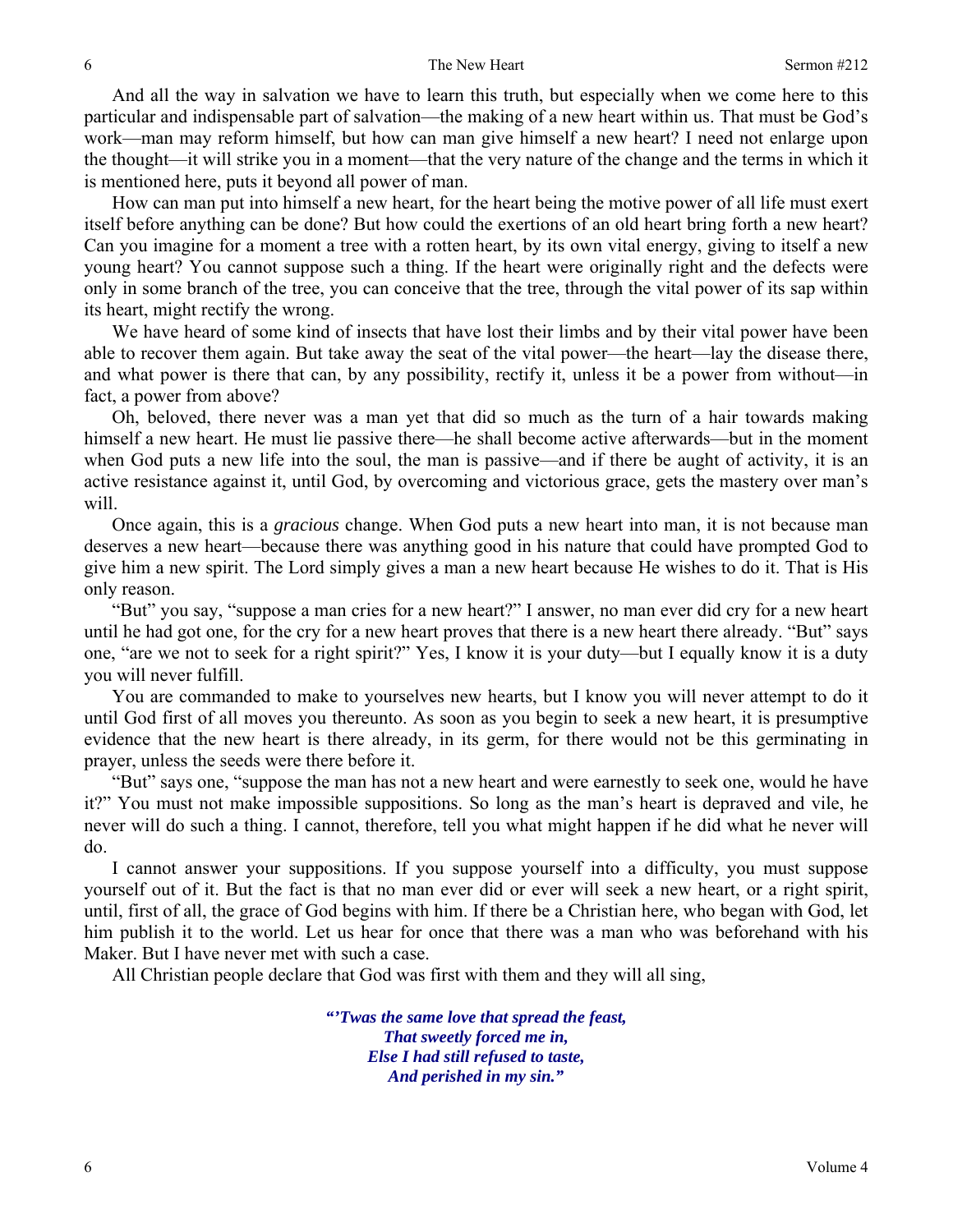It is a gracious change, freely given without any merit of the creature, without any desire or goodwill coming beforehand. God does it of His own pleasure, not according to man's will.

Once more, it is a *victorious* effort of divine grace. When God first begins the work of changing the heart, He finds man totally averse to any such a thing. Man by nature kicks and struggles against God, he will not be saved. I must confess I never would have been saved, if I could have helped it. As long as ever I could, I rebelled, and revolted, and struggled against God.

When He would have me pray, I would not pray—when He would have me listen to the sound of the ministry, I would not. And when I heard, and the tear rolled down my cheek, I wiped it away and defied Him to melt my heart. When my heart was a little touched, I tried to divert it with sinful pleasures. And when that would not do, I tried self-righteousness, and would not then have been saved until I was hemmed in—and then He gave me the effectual blow of grace—and there was no resisting that irresistible effort of His grace.

It conquered my depraved will and made me bow myself before the sceptre of His grace. And so it is in every case. Man revolts against his Maker and his Savior. But where God determines to save, save He will. God will have the sinner, if He designs to have him. God never was thwarted yet in any one of His purposes. Man does resist with all his might, but all the might of man, tremendous though it be for sin, is not equal to the majestic might of the Most High, when He rides forth in the chariot of His salvation. He does irresistibly save and victoriously conquer man's heart.

And furthermore, this change is *instantaneous*. To sanctify a man is the work of the whole life—but to give a man a new heart is the work of an instant. In one solitary second, swifter than the lightning flash, God can put a new heart into a man and make him a new creature in Christ Jesus.

You may be sitting where you are today, an enemy of God, with a wicked heart within—hard as a stone, and dead and cold—but if the Lord wills it, the living spark shall drop into your soul, and in that moment you will begin to tremble—begin to feel. You will confess your sin and fly to Christ for mercy. Other parts of salvation are done gradually, but regeneration is the instantaneous work of God's sovereign, effectual, and irresistible grace.

**III.** Now we have in this subject a grand field of hope and encouragement to the very vilest of sinners. My hearers, let me very affectionately address you, pouring out my heart before you for a moment or two. There are some of you here present who are seeking after mercy. For many-a-day you have been in secret prayer, till your very knees seemed sore with the oftenness of your intercession. Your cry to God has been, "Create in me a clean heart, and renew a right spirit within me."

Let me comfort you by this reflection, that your prayer is already heard. You have a new heart and a right spirit. Perhaps you will not be able to perceive the truth of this utterance for months to come therefore continue in prayer till God shall open your eyes, so that you may see that the prayer is answered. But rest assured it is answered already.

If you hate sin, that is not human nature. If you long to be a friend of God, that is not human nature. If you desire to be saved by Christ, it is not human nature, if you desire that without any stipulations of your own. If you are this day willing that Christ should take you to be His own, to have and to hold, through life and through death—if you are willing to live in His service, and if needful to die for His honor, that is not of human nature—that is the work of divine grace.

There is something good in you already. The Lord has begun a good work in your heart, and He will carry it on, even unto the end. All these feelings of yours are more than you ever could have attained of yourself. God has helped you up this divine ladder of grace, and as sure as He has brought you up so many staves of it, He will carry you to the very summit, till He grasps you in the arms of His love in glory everlasting.

There are others of you here, however, who have not proceeded so far, but you are driven to despair. The devil has told you that you cannot be saved—you have been too guilty, too vile. Any other people in the world might find mercy, but not you, for you do not deserve to be saved.

7